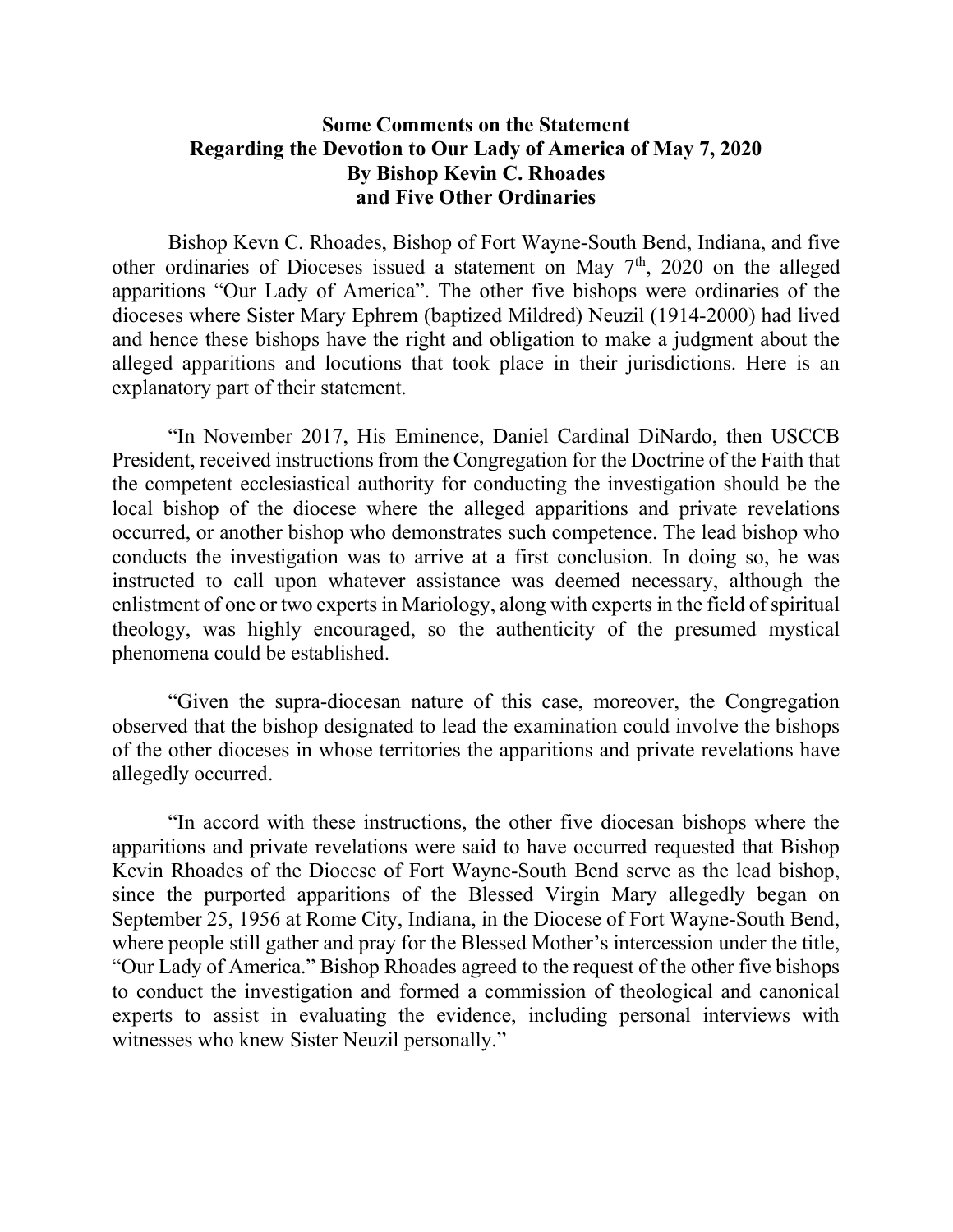In their first two numbered statements they declare that there is no reason to doubt the integrity of the person or honesty of Sister Neuzil and that there is some evidence of good spiritual fruits that came from these revelations although they "cannot conclude that any of these events are conclusive enough to warrant certification as miracles."

 1. In their third numbered statement the Bishops pass over in complete silence all the messages given by the Lord, Our Lady and Saint Joseph, Saints Michael and Gabriel in their call for the conversion of America, for the reign of holy purity, which the Holy Family represent in their persons, for the adoration of the indwelling Trinity and all the other elements of these revelations. Without any theological analysis they simply declare: "Regarding the alleged revelations themselves, much of what is expressed does not contain any doctrinal error." I find this amazingly patronizing and dismissive. They refuse to take seriously what is being asked of the Bishops and the faithful of the United States.

 2. They then go on to state: "However, there is a claim regarding Saint Joseph which has never been expressed as Catholic doctrine and must be seen as an error, namely, that he was a 'co-redeemer' with Christ for the salvation of the world." On this matter, however, I submit that their collective Excellencies and their experts have made a statement in crass ignorance. First let us cite the statement that they call an error:

In early October, 1956, about a week after Our Lady's first appearance, St. Joseph, though I did not see him at this time, spoke to me the following words:

"It is true my daughter, that immediately after my conception, I was, through the future merits of Jesus and because of my exceptional role of future Virgin-Father, cleansed from the stain of original sin.

"I was from that moment confirmed in grace and never had the slightest stain on my soul. This is my unique privilege among men.

"My pure heart also was from the first moment of existence inflamed with love for God. Immediately, at the moment when my soul was cleansed from original sin, grace was infused into it in such abundance that, excluding my holy spouse, I surpassed the holiness of the highest angel in the angelic choir.

"My heart suffered with the Hearts of Jesus and Mary. Mine was a silent suffering, for it was my special vocation to hide and shield as long as God willed, the Virgin Mother and Son from the malice and hatred of men.

"The most painful of my sorrows was that I knew beforehand of their passion, yet would not be there to console them.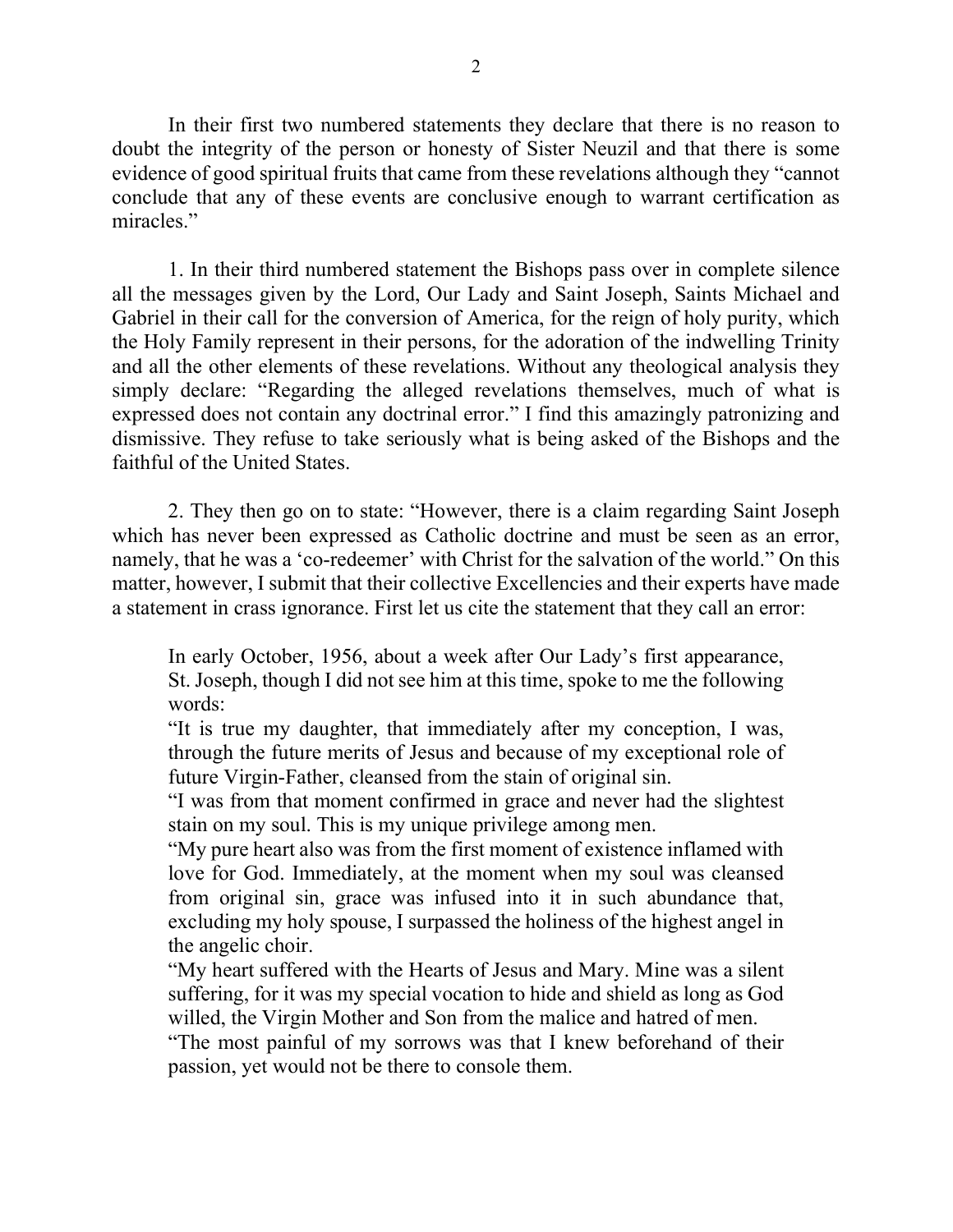"Their future suffering was ever present to me and became my daily cross. I became, in union with my holy spouse, co-redemptor of the human race. Through compassion for the sufferings of Jesus and Mary I co-operated, as no other, in the salvation of the world."

## 1. The Principle of Collaboration in the Work of Redemption in Mary and in Us

Let me cite again what the bishops state: the "claim regarding Saint Joseph … namely, that he was a 'co-redeemer' with Christ for the salvation of the world … has never been expressed as Catholic doctrine and must be seen as an error." I contend that this is simply not so.

I begin my defense with a citation from the Catechism of the Catholic Church:

The cross is the unique sacrifice of Christ, the "one mediator between God and men" (1 Tim. 2:5). But because in his incarnate divine person he has in some way united himself to every man, "the possibility of being made partners, in a way known to God, in the paschal mystery" is offered to all men (Gaudium et Spes 22 #5; cf. #2). He calls his disciples to "take up [their] cross and follow (him)" (Mt. 16:24), for "Christ also suffered for (us), leaving (us) an example so that (we) should follow in his steps (I Pt. 2:21)." In fact, Jesus desires to associate with his redeeming sacrifice those who were to be its first beneficiaries (Cf. Mk. 10:39; Jn. 21:18-19; Col. 1:24). This is achieved supremely in the case of his mother, who was associated more intimately than any other person in the mystery of his redemptive suffering (Cf. Lk. 2:35). Apart from the cross there is no other ladder by which we may get to heaven. $<sup>1</sup>$ </sup>

Now let us take note that all Christians are called to be associated with Jesus' redeeming sacrifice and that this call was especially accepted by "his mother, who was associated more intimately than any other person in the mystery of his redemptive suffering." This is what is witnessed to by describing Mary as Coredemptrix. This is not in any way to deny that Jesus is the "one mediator between God and men" (1 Tim. 2:5); he is our only Redeemer. As Pope Saint John Paul II put it in #24 of Salvifici Doloris, his Apostolic Letter on the Christian Meaning of Suffering of 11 February 1984:

The sufferings of Christ created the good of the world's redemption. This good in itself is inexhaustible and infinite. No man can add anything to it.

 $1 CCC \#618.$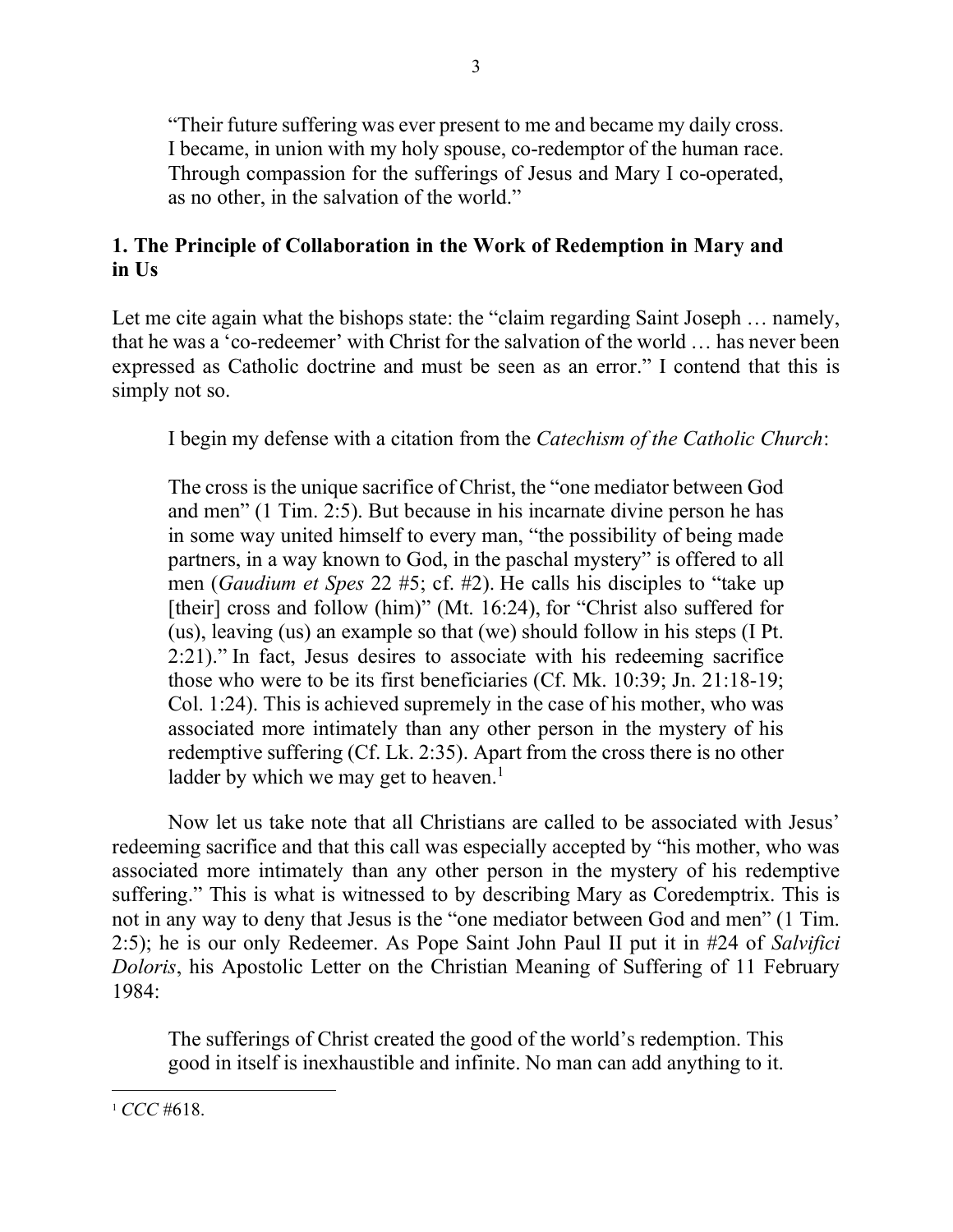But at the same time, in the mystery of the Church as his Body, Christ has in a sense opened his own redemptive suffering to all human suffering. In so far as man becomes a sharer in Christ's sufferings – in any part of the world and at any time in history  $-$  to that extent he in his own way completes the suffering through which Christ accomplished the Redemption of the world (Cf. Col. 1:24).<sup>2</sup>

What Jesus did on the cross, then, was all-sufficient for our salvation, but as the Catechism teaches us he: "desires to associate with his redeeming sacrifice those who were to be its first beneficiaries (Cf. Mk. 10:39; Jn. 21:18-19; Col. 1:24). In commenting on 1 Tim. 2:5, Pope Leo XIII put it this way in his Encyclical Letter Fidentem Piumque:

And yet, as the Angelic Doctor teaches: "There is no reason why certain others should not be called, in a certain way, mediators between God and man, that is to say in so far as they cooperate by predisposing and ministering in the union of man with God" (ST III, q. 26, a. 1). Such are the angels and saints, the prophets and priests of both Testaments, but especially has the Blessed Virgin a claim to the glory of this title. For no single individual can even be imagined who has ever contributed or ever will contribute so much toward reconciling man with God. To mankind heading for eternal ruin, she offered a Savior when she received the announcement of the mystery brought to this earth by the Angel, and in giving her consent gave it "in the name of the whole human race" (ST III, q. 30, a. 1). She is from whom Jesus is born; she is therefore truly His Mother and for this reason a worthy and acceptable "Mediatrix to the Mediator".<sup>3</sup>

 Although the Fathers of the Second Vatican Council were prohibited for ecumenical motives from using the word "Coredemptrix" in what eventually became chapter eight of Lumen Gentium, the prohibition acknowledged that the word Coredemptrix and similar terms were absolutely true in themselves (verissime in se).<sup>4</sup> The fact is the doctrine that Mary collaborated "in a wholly singular way" in the work

<sup>&</sup>lt;sup>2</sup> Acta Apostolicæ Sedis  $[=AAS]$  76 (1984) 233 [Boston: St. Paul Editions, 37-38].

<sup>&</sup>lt;sup>3</sup> Acta Sanctæ Sedis  $[=AAS]$  29 (1896-1897) 206 [Our Lady: Papal Teachings (Boston: Daughters of St. Paul, 1961)  $[= O L] \# 194$ . Italics my own.

<sup>4</sup> Cf. Acta Synodalia Sacrosancti Concilii Oecumenici Vaticani Secundi, Vol. I, Pt. VI (Typis Polyglottis Vaticanis, 1971) 99; Giuseppe Besutti, O.S.M., Lo schema mariano al Concilio Vaticano II (Rome: Edizione Marianum-Desclée, 1966) 41; Ermanno M. Toniolo, O.S.M., La Beata Vergine Maria nel Concilio Vaticano II (Rome: Centro di Cultura Mariana «Madre della Chiesa», 2004) 98-99. Cf. Arthur B. Calkins, "Mariology at and after the Second Vatican Council" in Chris Maunder (ed.), The Oxford Handbook of Mary (Oxford University Press, 2019) 519-520.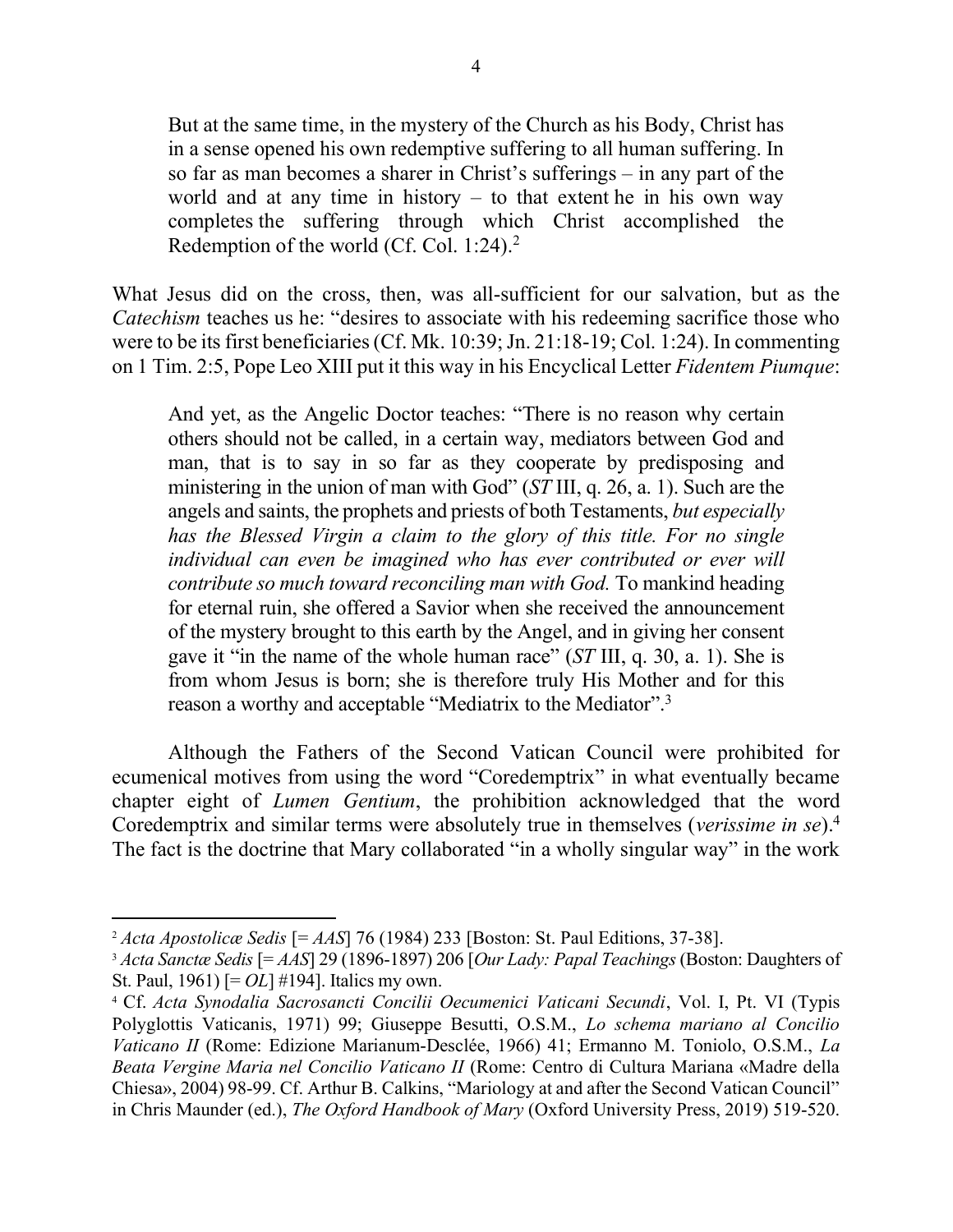of our salvation is clearly and amply taught in Lumen Gentium #56-58 and #60-62 with the important understanding that

Mary's function as mother of men in no way obscures or diminishes this unique mediation of Christ, but rather shows its power. But the Blessed Virgin's salutary influence on men originates not in any inner necessity but in the disposition of God. It flows forth from the superabundance of the merits of Christ, rests on his mediation, depends entirely on it and draws all its power from it. It does not hinder in any way the immediate union of the faithful with Christ but on the contrary fosters it.<sup>5</sup>

The ordinary magisterium of Pope Saint John Paul II developed the understanding of Marian Coredemption very notably.<sup>6</sup>

 In his Marian Catechesis of 9 April 1997 Pope Saint John Paul II made this statement about Mary's collaboration in our salvation "in a wholly singular way":

Down the centuries the Church has reflected on Mary's cooperation in the work of salvation, deepening the analysis of her association with Christ's redemptive sacrifice. St. Augustine already gave the Blessed Virgin the title "cooperator" in the Redemption (cf. De Sancta Virginitate, 6; PL 40, 399), a title which emphasizes Mary's joint but subordinate action with Christ the Redeemer.

Reflection has developed along these lines, particularly since the  $15<sup>th</sup>$ century. Some feared there might be a desire to put Mary on the same level

<sup>&</sup>lt;sup>5</sup> Lumen Gentium #60. English translation from Austin Flannery, OP, General Editor, Vatican Council II, Volume 1: The Conciliar and Post Conciliar Documents (Northport, NY: The Costello Publishing Company, 2004) 418.

<sup>&</sup>lt;sup>6</sup> Cf. Arthur B. Calkins, "The Heart of Mary as Coredemptrix in the Magisterium of Pope John Paul II" in S. Tommaso Teologo: Ricerche in occasione dei due centenari accademici (Vatican City: Libreria Editrice Vaticana "Studi Tomistici" #59, 1995) 320-335; "Pope John Paul II's Teaching on Marian Coredemption" in Mark I. Miravalle, S.T.D., (ed.), Mary Coredemptrix, Mediatrix, Advocate, Theological Foundations II: Papal, Pneumatological, Ecumenical (Santa Barbara, CA: Queenship Publishing Company, 1997) 113-147; "Pope John Paul II's Ordinary Magisterium on Marian Coredemption: Consistent Teaching and More Recent Perspectives" in Mary at the Foot of the Cross – II: Acts of the Second International Symposium on Marian Coredemption (New Bedford, MA: Academy of the Immaculate, 2002) 1-36; also published in Divinitas XLV «Nova Series» (2002) 153-185; "Marian Coredemption and the Contemporary Papal Magisterium: The Truth of Marian Coredemption, the Papal Magisterium and the Present Situation" in Maria "Unica Cooperatrice alla Redenzione". Atti del Simposio sul Mistero della Corredenzione Mariana, Fatima, Portogallo 3-7 Maggio 2005 (New Bedford, MA: Academy of the Immaculate, 2005) 128-133, 147-158.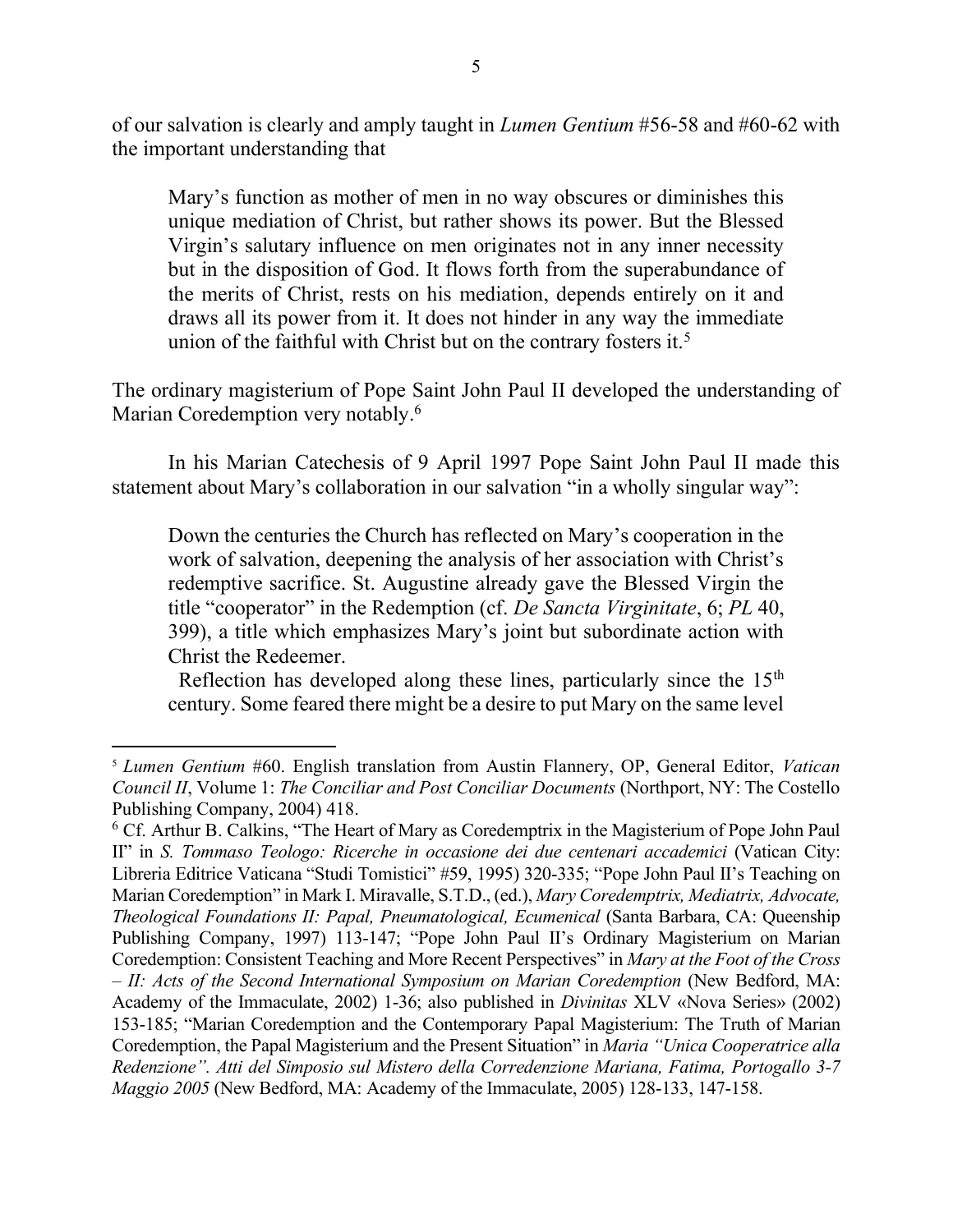as Christ. Actually, the Church's teaching makes a clear distinction between the Mother and the Son in the work of salvation, explaining the Blessed Virgin's subordination, as cooperator, to the one Redeemer.

 Moreover, when the Apostle Paul says: "For we are God's fellow workers" (1 Cor. 3:9), he maintains the real possibility for man to cooperate with God. The collaboration of believers, which obviously excludes any equality with him, is expressed in the proclamation of the Gospel and in their personal contribution to its taking root in human hearts.

 #2. However, applied to Mary, the term "cooperator" acquires a specific meaning. The collaboration of Christians in salvation takes place after the Calvary event, whose fruits they endeavor to spread by prayer and sacrifice. Mary, instead, cooperated during the event itself and in the role of mother; thus, her cooperation embraces the whole of Christ's saving work. She alone was associated in this way with the redemptive sacrifice that merited the salvation of all mankind. In union with Christ and in submission to him, she collaborated in obtaining the grace of salvation for all humanity.<sup>7</sup>

In these few sentences John Paul II clarified that Mary's collaboration in the work of our salvation is totally subordinate to that of Christ, but also totally unique in that she "cooperated during the event itself and in the role of mother". Our cooperation, on the other hand "is expressed in the proclamation of the Gospel and in [our] personal contribution to its taking root in human hearts." Our "collaboration … in salvation takes place after the Calvary event, whose fruits [we] endeavor to spread by prayer and sacrifice." The Catholic Church teaches that all of her children must cooperate in the work of our redemption by our prayer and sacrifice, by living according to the Gospel. Mary's cooperation, however, took place as the New Eve at the side of Christ, the New Adam.

Turning once again to *Salvifici Doloris*, in which John Paul II comments at length on Saint Paul's statement in Col. 1:24 "Now I rejoice in my sufferings for your sake, and in my flesh I complete what is lacking in Christ's afflictions for the sake of his body, that is, the Church," he says

It is especially consoling to note – and also accurate in accordance with the Gospel and history – that at the side of Christ, in the first and most exalted place, there is always His Mother through the exemplary testimony that she

<sup>7</sup> Insegnamenti di Giovanni Paolo II XX/1 (1997) 621-622 [Pope John Paul II, Theotókos – Woman, Mother, Disciple: A Catechesis on Mary, Mother of God (Boston: Pauline Books & Media, 2000) 185-186. Italics my own.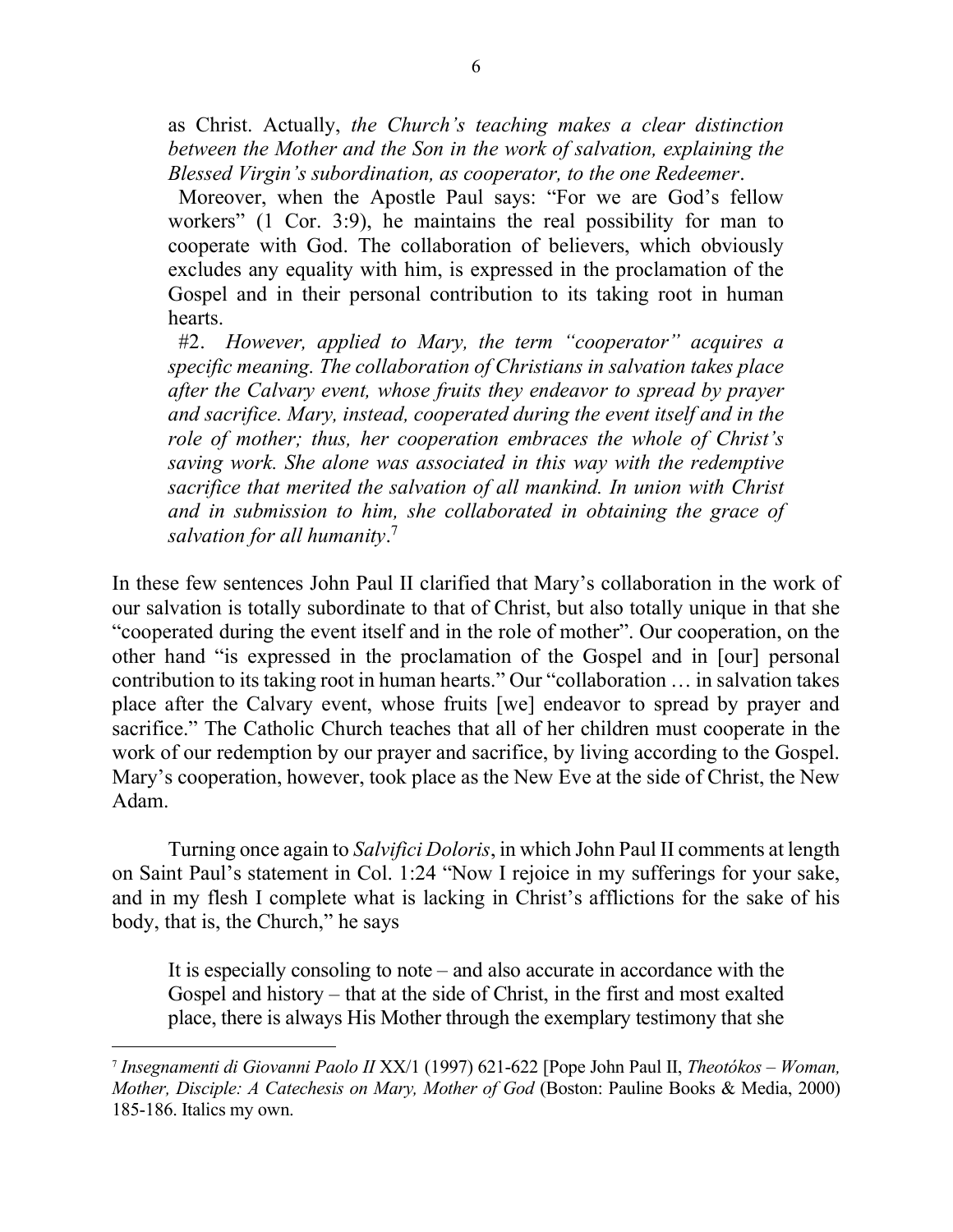bears by her whole life to this particular Gospel of suffering. In her, the many and intense sufferings were amassed in such an interconnected way that they were not only a proof of her unshakable faith but also a contribution to the Redemption of all. …

 And again, after the events of her Son's hidden and public life, events which she must have shared with acute sensitivity, it was on Calvary that Mary's suffering, beside the suffering of Jesus, reached an intensity which can hardly be imagined from a human point of view but which was mysteriously and supernaturally fruitful for the Redemption of the world. Her ascent of Calvary and her standing at the foot of the cross together with the beloved disciple were a special sort of sharing in the redeeming death of her Son. And the words which she heard from His lips were a kind of solemn handing-over of this Gospel of suffering so that it could be proclaimed to the whole community of believers.

 As a witness to her Son's passion by her presence, and as a sharer in it by her compassion, Mary offered a unique contribution to the Gospel of suffering, by embodying in anticipation the expression of St. Paul which was quoted at the beginning. She truly has a special title to be able to claim that she "completes in her flesh" – as already in her heart – "what is lacking in Christ's afflictions."

 In the light of the unmatched example of Christ, reflected with singular clarity in the life of His Mother, the Gospel of suffering, through the experience and words of the Apostles, becomes an inexhaustible source for the ever new generations that succeed one another in the history of the Church. The Gospel of suffering signifies not only the presence of suffering in the Gospel, as one of the themes of the Good News, but also the revelation of the salvific power and salvific significance of suffering in Christ's messianic mission and, subsequently, in the mission and vocation of the  $Church<sup>8</sup>$ 

We note here the pope's insistence that Mary's sufferings were" a contribution to the Redemption of all" [verum etiam ad redemptionem omnium conferrent]; "mysteriously and supernaturally fruitful for the Redemption of the world" [arcana fuit et supernaturali ratione fecunda pro universali redemptione]. This is completely consistent with the teaching of previous pontiffs.<sup>9</sup>

<sup>&</sup>lt;sup>8</sup> AAS 76 (1984) 235-236 [Boston: St. Paul Editions, 40-41]. Italics my own except for "by her whole life" in the first paragraph, "presence" and "compassion" in the third paragraph, "an inexhaustible source for the ever new generations" and "of the salvific power and salvific significance" and "of the salvific power and salvific significance" in the fourth paragraph.

<sup>9</sup> Cf. "Marian Coredemption and the Contemporary Papal Magisterium" 133-139. of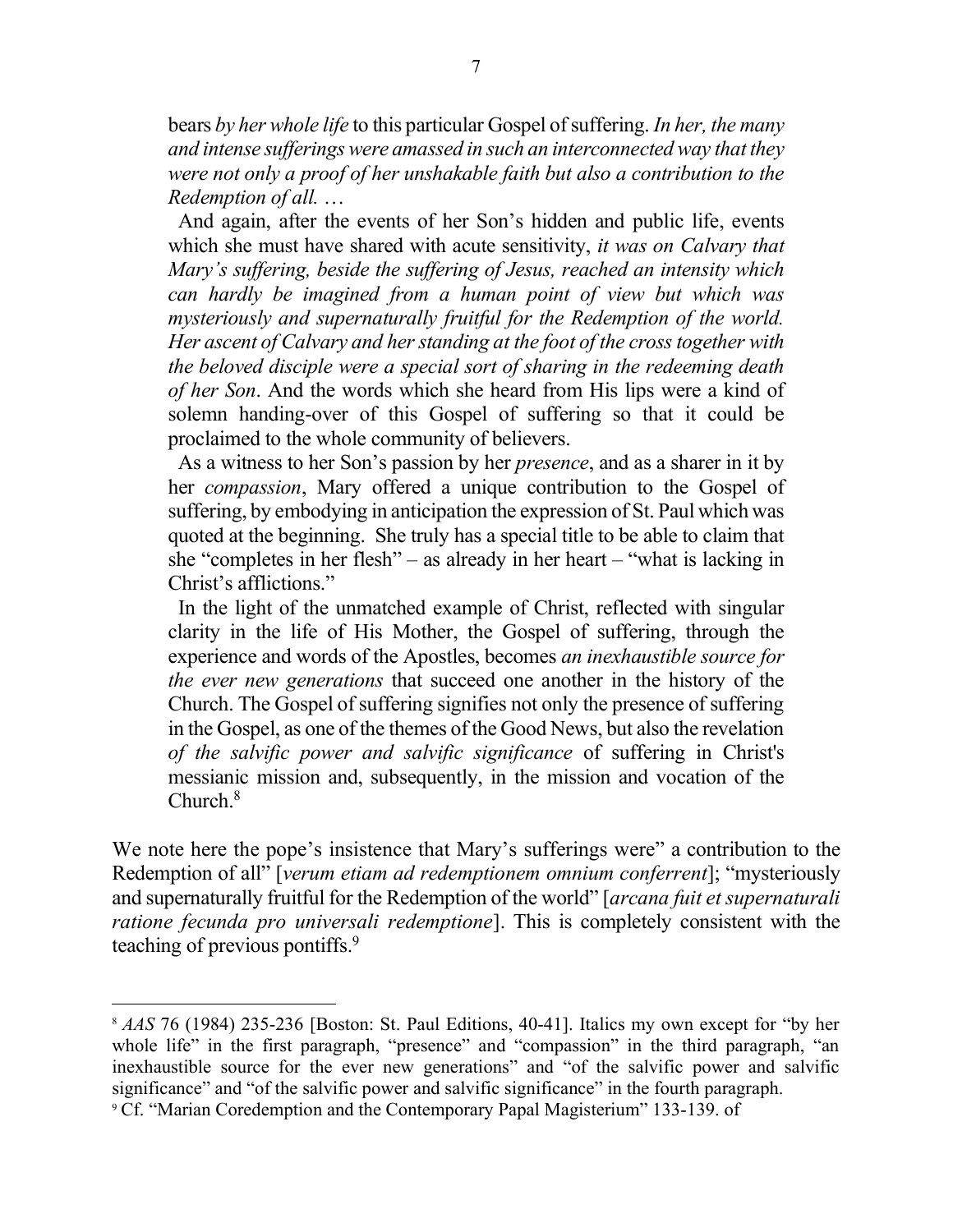## 2. The Claim for Saint Joseph's Collaboration in the Work of Redemption

 Now let us recall once again the claim of the bishops in their statement: "[T]here is a claim regarding Saint Joseph [in the alleged apparitions] which has never been expressed as Catholic doctrine and must be seen as an error, namely, that he [Saint Joseph] was a 'co-redeemer' with Christ for the salvation of the world."

The Congregation for the Doctrine of the Faith had proposed that the Bishops might consider engaging a Mariologist in their study of the apparitions of Our Lady of America. It is a pity that they did not also engage a Josephologist as well or at least a Mariologist knowledgeable of Josephology, which is a relatively modern theological science. Devotion to Saint Joseph has developed notably over the past five centuries and doctrine even more recently in the papal magisterium. Just as the development of doctrine in Mariology in the Church, so also can the development of doctrine in Josephology. On this matter Pope Saint John Paul II contributed to that development in a particular way in his Apostolic Exhortation Redemptoris Custos of 15 August 1989, which was written to commemorate the centenary of Pope Leo XIII's Encyclical Epistle on Saint Joseph entitled *Quamquam Pluries*. In that Apostolic Exhortation John Paul II carefully alludes to the ongoing development of doctrine on St. Joseph in this way:

17. One must come to understand this truth [that Joseph was a "just man" (Mt. 1:19)], for it contains one of the most important testimonies concerning man and his vocation. Through many generations the Church has read this testimony with ever greater attention and with deeper understanding, drawing, as it were, "what is new and what is old" (Mt. 13:52) from the storehouse of the noble figure of Joseph. [Eandem oportet quis sciat recte legere veritatem quoniam in ea residet una quaedam ex praestantissimis de viro ipso eiusque munere testificationibus. Volventibus porro aetatibus attentior usque ac magis conscia Ecclesia hoc perlegit testimonium, tamquam si ex thesauro huius singularis figura e « nova et vetera » (Mt 13, 52) proferat.]<sup>10</sup>

 Continuing the line of papal teaching on Saint Joseph developed by Blessed Pope Pius IX, who declared Saint Joseph Patron of the Universal Church in 1870,<sup>11</sup> and of Pope Leo XIII,12 Pope Pius XI made this striking statement about Saint Joseph on his

<sup>&</sup>lt;sup>10</sup> Acta Apostolicæ Sedis [subsequently  $AAS$ ] 82 (1990) 22. In each instance the preceding number indicates the number of the section of the document. (Italics and bold are my own except for one of the most important testimonies concerning man and his vocation.)

<sup>&</sup>lt;sup>11</sup> Cf. Francis L. Filas, S.J., Joseph: *The Man Closest to Jesus – The Complete Life, Theology and* Devotional History of St. Joseph (Boston: St. Paul Editions, second printing, 1962) 577-581. <sup>12</sup> Cf. Filas 583-600.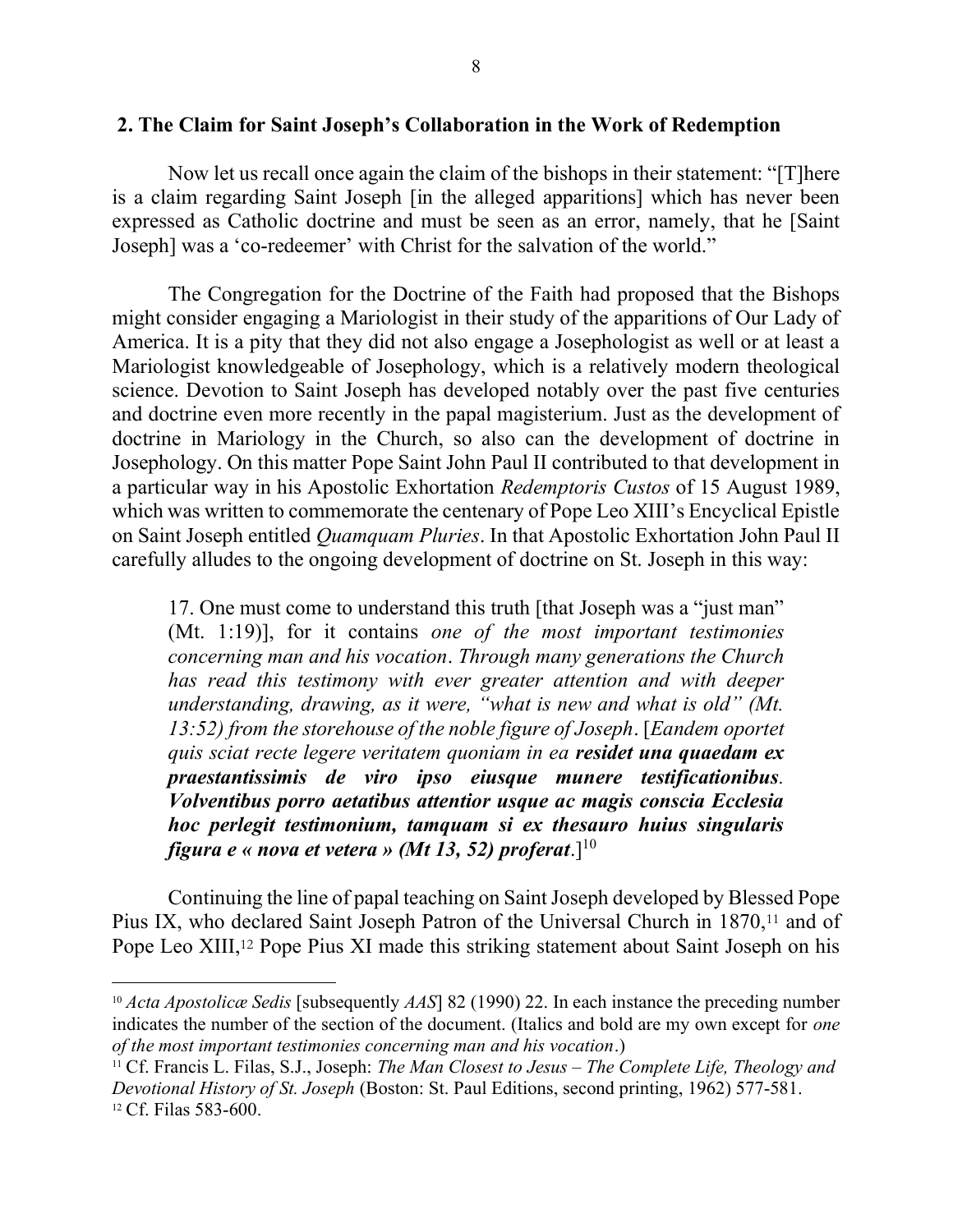feastday in 1928, after having spoken on the mission of Saint John the Baptist and that of Saint Peter:

Between these two missions there appears that of St. Joseph, one of recollection and silence, one almost unnoticed and destined to be lit up only many centuries afterwards, a silence which would become a resounding hymn of glory, but only after many years. But where the mystery is deepest it is there precisely that the mission is highest and that a more brilliant cortège of virtues is required with their corresponding echo of merits. It was a unique and sublime mission, that of guarding that the Son of God, the King of the world, that of protecting the virginity of Mary, that of entering into participation in the mystery hidden from the eyes of ages and so to cooperate in the Incarnation and the Redemption. [E tra queste due missioni appare quella di San Giuseppe che passa invece raccolta, tacita, quasi inavvertita, sconosciuta, nell'umiltà, nel silenzio, un silenzio che non doveva illuminarsi se non dopo qualche secolo, un silenzio a cui ben doveva succedere e veramente alto, il grido, la voce della gloria dopo secoli. Eppure dove più profondo è il mistero, dove più fitta la più notte che lo copre, dove più profondo il silenzio, è proprio lì che più alta è la missione, più ricco è il corredo delle virtù che per essa si richiedono e del merito che doveva per felice necessità corrisponderle.

 Questa missione unica, grandiosa, la missione di custodire il Figlio di Dio, il Re del mondo, la missione di custodire la verginità, la santità di Maria, la missione di cooperare, unico chiamato a partecipare alla consapevolezza del grande mistero nascosto ai secoli, alla Incarnazione divina ed alla salvezza del genere umano. $]^{13}$ 

This is a very noteworthy statement: that the mission of Saint Joseph was to participate in the knowledge of the great mystery hidden from the ages, to participate in the Incarnation and the salvation of the human race.

Now, let us consider some of John Paul II's very important statements about Saint Joseph's collaboration in the work of Redemption:

1. This is precisely the mystery in which Joseph of Nazareth "shared" like no other human being except Mary, the Mother of the Incarnate Word. He shared in it with her; he was involved in the same salvific event; he was

<sup>&</sup>lt;sup>13</sup> Domenico Bertetto, S.D.B., (ed.), *Discorsi di Pio XI: Volume Primo* (1922-1922) (Turin: Società Editrice Internazionale, 1960) 780. The English summary of the complete Italian text comes from Reginald Garrigou-Lagrange, O.P., The Mother of the Saviour and Our Interior Life trans. Bernard J. Kelley, C.S.Sp. (St. Louis: B. Herder Book Co., 1957) 286. Italics and bold my own.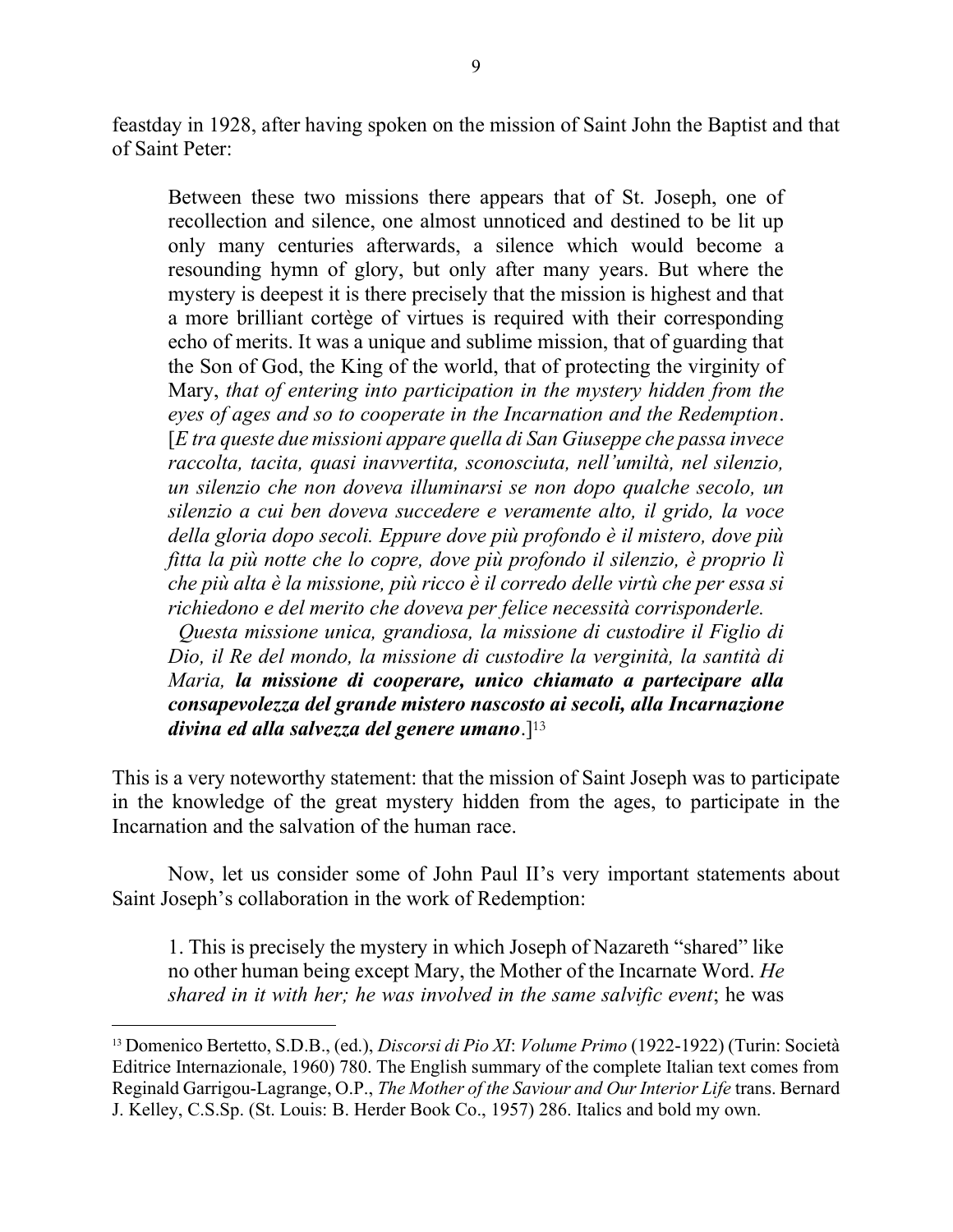the guardian of the same love, through the power of which the eternal Father "destined us to be his sons through Jesus Christ" (Eph. 1:5). [Velut alius omnino nemo homo, Verbi Incarnati excepta Matre Maria, hoc plane arcanum « communicavit » Iosephus Nazarethanus. Is sane ipse particeps ibidem cum illa simul fuit, in veritatem eiusdem insertus salvifici eventus atque eiusdem etiam custos amoris, cuius virtute Pater aeternus « praedestinavit nos in adoptionem filiorum per Iesum Christum » (Eph  $1, 5)$ ].<sup>14</sup>

8. St. Joseph was called by God to serve the person and mission of Jesus directly *through the exercise of his fatherhood*. It is precisely in this way that, as the Church's Liturgy teaches, he "cooperated in the fullness of time in the great mystery of salvation" and is truly a "minister of salvation." His fatherhood is expressed concretely "in his having made his life a service, a sacrifice to the mystery of the Incarnation and to the redemptive mission connected with it." [A Deo est Sanctus Iosephus arcessitus ut Iesu recta via munerique eius per suae paternitatis exsecutionem famularetur: eo ipso prorsus modo ille in temporis plenitudine magno redemptionis mysterio adiutricem praestitit operam reque vera « salutis minister » exsistit. Concreta autem ratione paternitas illius inde declarata est « quod. sua ex vita ministerium effecit ac sacrificium ipsi incarnationis mysterio necnon redimendi officio ei inhaerenti. $]^{15}$ 

14. Just as Israel had followed the path of the exodus "from the condition of slavery" in order to begin the Old Covenant, so Joseph, guardian and cooperator in the providential mystery of God, even in exile watched over the one who brings about the New Covenant. [*Quem ad modum Israel* exodi sive egressionis viam « de domo servitutis » arripuit ut Foedus Vetus iniret, ita plane Iosephus, sequester ac providentiae Dei mysterii adiutor, in exsilio eum aequabiliter tuetur qui Novum Foedus in actum deducit. $1^{16}$ 

20. "It is certain that the dignity of the Mother of God is so exalted that nothing could be more sublime; yet because Mary was united to Joseph by the bond of marriage, there can be no doubt but that Joseph approached as no other person ever could that eminent dignity whereby the Mother of God towers above all creatures. Since marriage is the

 $14$  AAS 6. (Italics and bold my own.)

<sup>&</sup>lt;sup>15</sup> AAS 82 (1990) 14-15. (Italics and bold my own except for through the exercise of his fatherhood.)

 $16$  AAS 82 (1990) 20. (Italics and bold in original.)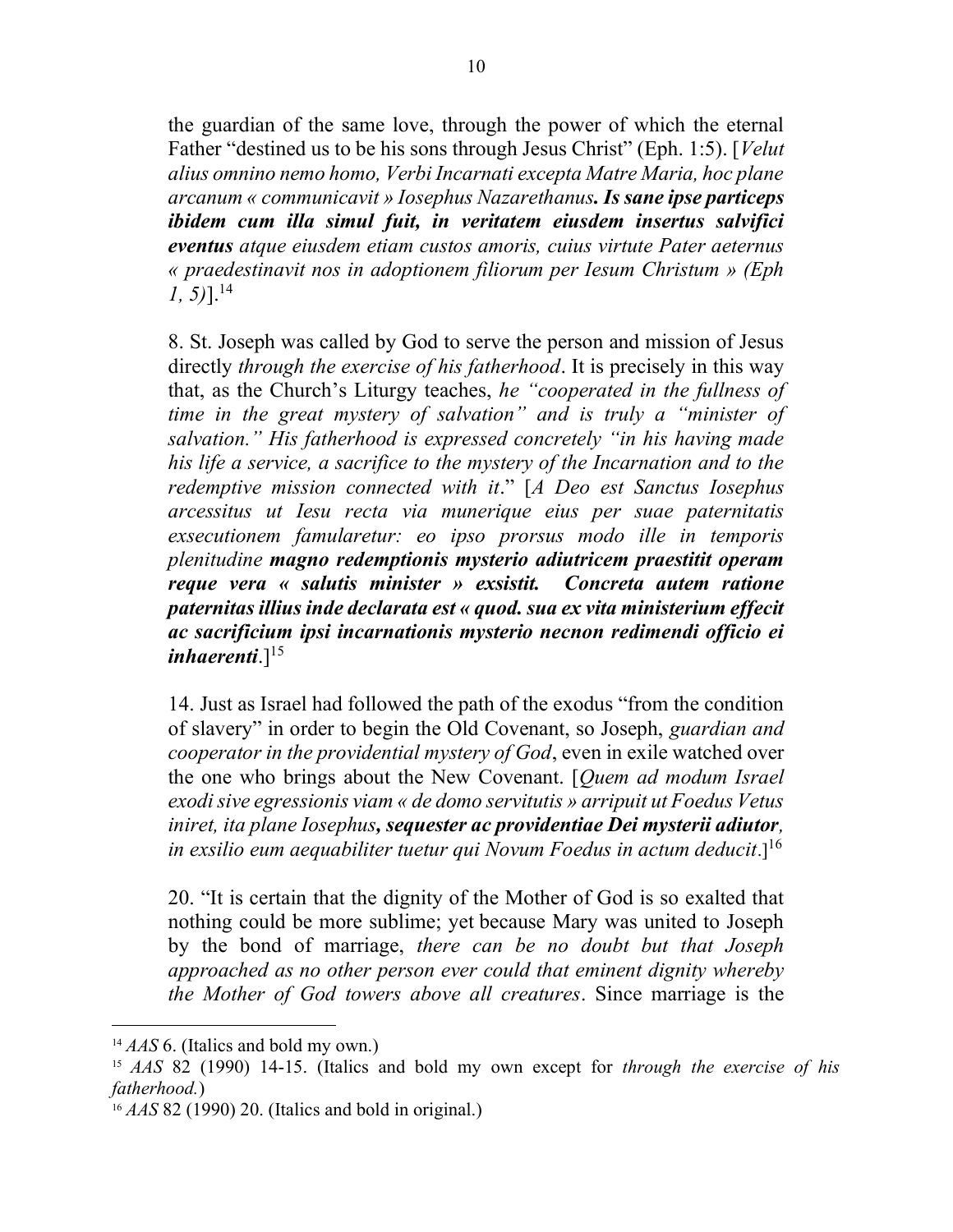highest degree of association and friendship involving by its very nature a communion of goods, it follows that God, by giving Joseph to the Virgin, did not give him to her only as a companion for life, a witness of her virginity and protector of her honor: he also gave Joseph to Mary in order that he might share, through the marriage pact, in her own sublime greatness. [« Certe matris Dei tam in Excelso dignitas est, ut nihil fieri maius queat. Sed tamen quia intercessit Iosepho cum Virgine beatissima maritale vinculum, ad illam praestantissimam dignitatem, qua naturis creatis omnibus longissime Deipara antecellit, non est dubium quin accesserit ipse, ut nemo magis. Est enim coniugium societas necessitudoque omnium maxima, quae natura sua adiunctam habet bonorum unius cum altero communicationem. **Quocirca si sponsum** Virgini Deus Iosephum dedit, dedit profecto non modo vitae socium, virginitatis testem, tutorem honestatis, sed etiam excelsae dignitatis eius ipso coniugali foedere participem  $\partial \mu$ .<sup>[17]</sup>

While it is true that John Paul II did not explicitly teach that Saint Joseph was a coredeemer, he certainly laid the groundwork for such an understanding. Even more, of all the popes, he was the first to make the most definite declarations in this regard by stating that Joseph was involved with Mary in the same salvific event; indeed, the Latin can even be translated that he was "inserted" into this event. Thus, by virtue of his being the head of the Holy Family Joseph was inserted into the hypostatic order. About this relation to the hypostatic order, let us quote from the famous canonist Prosper Lambertini [the future Benedict XIV (1675-1758)]:

There are other ministries which refer to the order of the hypostatic union, which is itself the most perfect, as we have said on speaking of the dignity of the Mother of God; and in this order I believe that St. Joseph's ministry holds the lowest place. But being included in the highest order, it exceeds all other ministries of other orders. The office of the holy Patriarch does not belong to either the Old or the New Testament, but to the Author of both and the Cornerstone which made them one.<sup>18</sup>

In fact, Prosper Lambertini's recognition of Joseph as belonging to the order of the hypostatic union was first enunciated, insofar as far as we know, by the great Jesuit philosopher and theologian Francisco Suarez (1548-1617) from whom Lambertini

<sup>&</sup>lt;sup>17</sup> AAS 82 (1990) 25. This is a direct quote from Pope Leo XIII's *Quamquam Pluries. (Joseph* approached as no other person ever could and he might share italicized in original. Other italics and bold my own.)

<sup>&</sup>lt;sup>18</sup> Cited in Boniface Llamera, O.P., Saint Joseph trans. Sister Mary Elizabeth, O.P. (St. Louis: B. Herder Book Co., 1962) 99.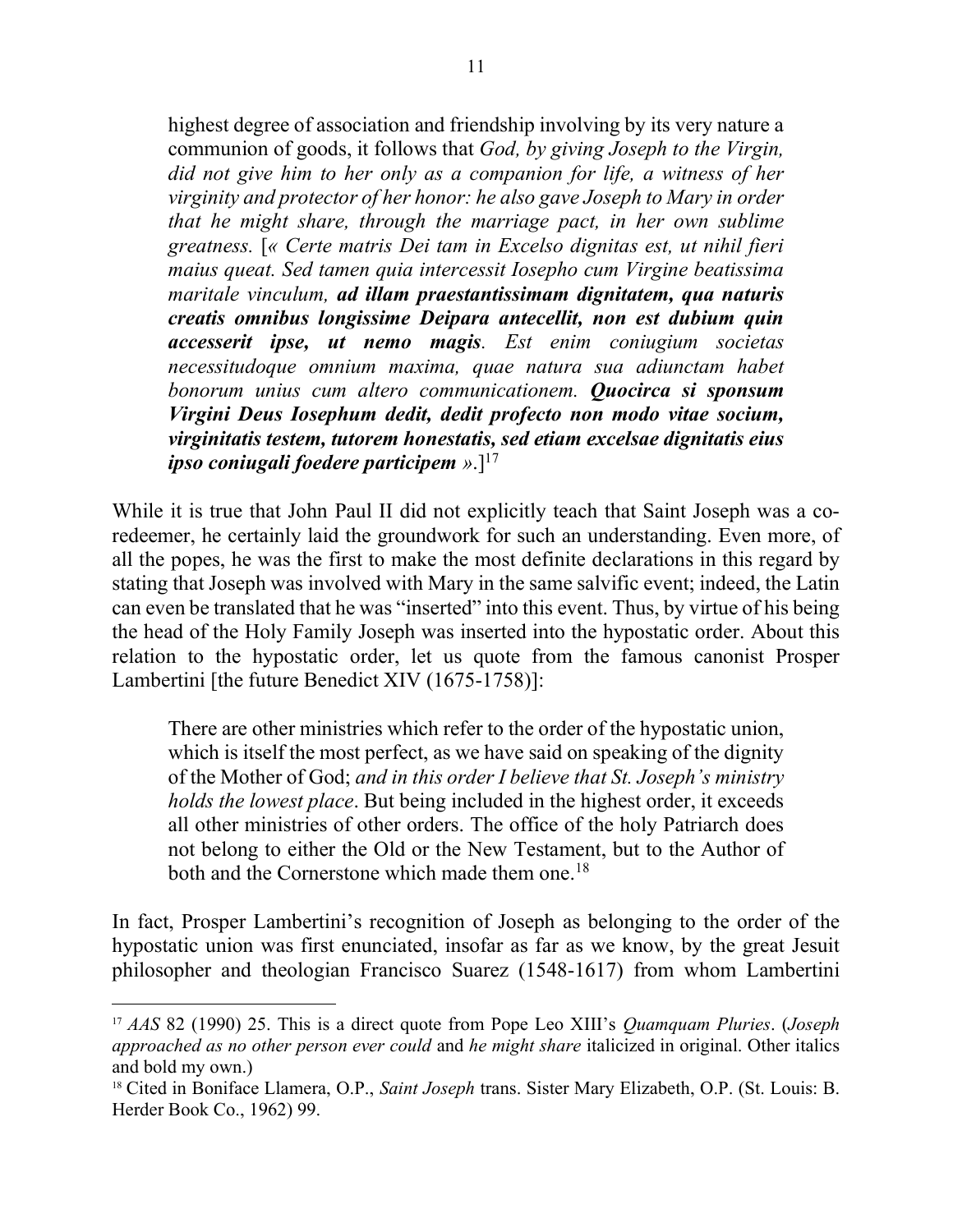borrowed. Here is a summary of the position of Suarez by the late Opus Dei theologian Joachín Ferrer Arellano (1931-2017) whom I had the happiness of knowing:

There are certain ministries which pertain precisely to the order of sanctifying grace, and in this order, I see that the apostles occupy the place of highest dignity, and that in such a place, gifts of grace are necessary (above all of wisdom and of grace: gratis data) superior to the gifts of others. There are, however, other ministries found within the order of the hypostatic union (an order of itself more perfect, as we have said elsewhere, treating of the dignity of the Mother of God) and, in my opinion, it is within this order that the ministry of St. Joseph must be situated, even if it occupies the lowest place there; and for this reason, his is a dignity superior to the highest in other orders because he is in a higher order.<sup>19</sup>

Calling Joseph a "minister of salvation" in paragraph 8 is a very strong statement and so is "his having made his life a service, a sacrifice to the mystery of the Incarnation and to the redemptive mission connected with it." Further, Joseph is called a cooperator in the providential mystery of God. Finally, Leo XIII and John Paul II both assert that Joseph shares through the marriage pact, in [Mary's] own sublime greatness. Lumen Gentium, clearly teaches that Mary genuinely collaborated in the work of Redemption in a way that is totally secondary, subordinate and dependent on Jesus.<sup>20</sup> Since this is

<sup>19</sup> Joachín Ferrer Arellano, "The Virginal Marriage of Mary and Joseph according to Bl. John Duns Scotus," in Blessed John Duns Scotus and His Mariology – Commemoration of the Seventh Centenary of His Death (New Bedford, MA: Academy of the Immaculate, 2009), p. 383, note 33. Cf. The Latin text of Francisco Suarez, De mysteriis vitae Christi in tertiam partem divi Thomae, tomus secundus, disp. VIII, Sec. 1in *Opera Omnia*, Vol. 19 (Paris: Vivès, 1866) 125. It was Suarez who first developed the concept of the order of the hypostatic union. This position of Saint Joseph's belonging to the order of the hypostatic union has been embraced by the following authors: Giuseppe Sinibaldi, La Grandezza di San Giuseppe (Rome: Messaggero del Cuore di Maria, 1927) 36-42; Francis L. Filas, S.J., The Man Nearest to Christ: Nature and Historic Development of the Devotion to St. Joseph (Milwaukee: The Bruce Publishing Co., 1944) 88-89; C.M. [Mariani], Primauté de Saint Joseph d'après L'Épiscopat Catholique et la Théologie (Montreal: Fides, 1945) 155-222; Reginald Garrigou-Lagrange, O.P., The Mother of the Saviour and Our Interior Life trans. Bernard J. Kelley, C.S.Sp. (St. Louis: B. Herder Book Co., 1957) 280-282; Llamera 90-115; James J. Davis, O.P., A Thomistic Josephology (Montreal: University of Montreal; Center of Research: St. Joseph's Oratory, 1967) 187-260; Alexis M. Lépicier, O.S.M., Tractatus de Sancto Ioseph Sponso Beatissimae Mariae Virginis (Paris: Lethielleux, 1908) [subsequently LJ1] 13-29; Ibid., Saint Joseph, Époux de la Très Sainte Vierge: Traité Théologique (Paris: Lethielleux, 1932) [subsequently  $LJ2$ ] 3-25.

<sup>&</sup>lt;sup>20</sup> Lumen Gentium  $#56-58$ , 61. Cf. also Arthur B. Calkins, "Marian Coredemption and the Contemporary Papal Magisterium: The Truth of Marian Coredemption, the Papal Magisterium and the Present Situation" in Maria "Unica Cooperatrice alla Redenzione". Atti del Simposio sul Mistero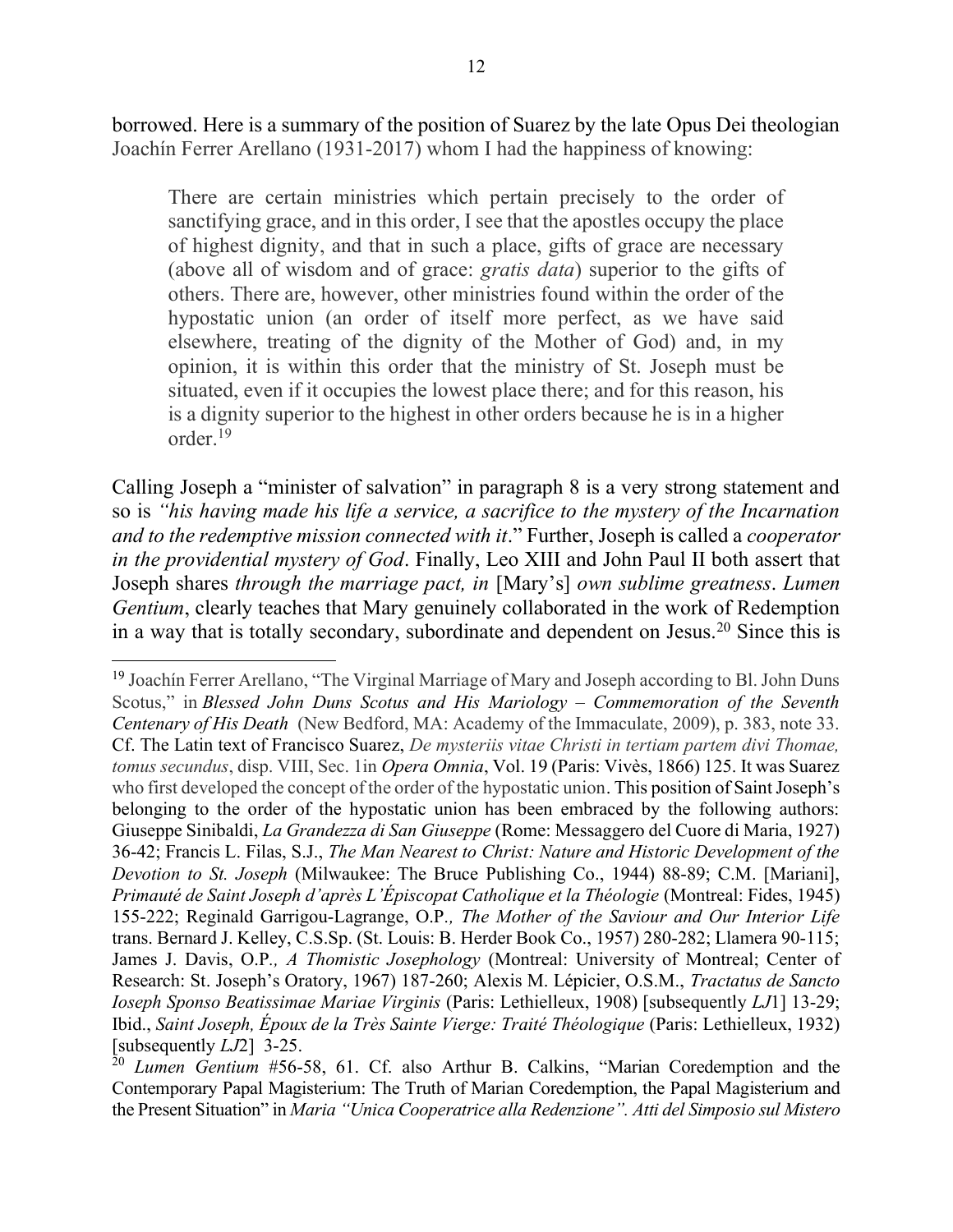so, is it not reasonable that Joseph collaborated in our Redemption, in a way that is secondary and subordinate to Mary's collaboration, even as Mary's collaboration is secondary, subordinate and totally dependent on Jesus as the Redeemer? These statements of Leo XIII, Pius XI and John Paul II clearly speak of Saint Joseph's participation in the Redemption of the human race, even if they do not employ the term "Co-redeemer".

4. It is a commonplace that devotion and sound theology precede the magisterium, which by its very nature must be conservative and cautious. That was and is surely the case with the devotion to and doctrine about Saint Joseph. By the time Blessed Pope Pius IX declared Saint Joseph Patron of the Universal Church through the Decree Quemadmodum Deus issued by the Sacred Congregation of Rites on 8 December 1870, the piety of saints, mystics and the faithful had already prepared the way along with significant theological treatises. This, in turn, spurred on further theological research and treatises on Josephology.<sup>21</sup>

5. Almost all modern authors on Saint Joseph treat of his sorrows and joys. It should be noted in particular that the first three of the seven sorrows traditionally ascribed to Our Lady – the presentation of the infant Jesus in the temple, the flight into Egypt and the finding in the temple – are also sorrows of Joseph.<sup>22</sup> In the account of the third sorrow Mary asks Jesus "Son, why have you treated us so? Behold, your father and I have been searching for you in sorrow" (Lk. 2:48). As the husband of Mary and the virginal father of Jesus, Joseph obviously shared intimately in her joys and sorrows. Saints and mystics often give us profound insights into the sufferings of these holy spouses, assuming, not without good reason, that Joseph, like Mary had profound intuitions and knowledge<sup>23</sup> about the suffering and death of Jesus, at least from the time of the prophecy of Simeon (Lk. 2:34-35). In his meditations for the Month of Saint Joseph Saint Peter Julian Eymard (1811-1868) wrote about this:

From the day the aged Simeon had predicted Christ's Passion, never a moment elapsed when that Passion was not present to the mind of Saint Joseph.

della Corredenzione Mariana, Fatima, Portogallo 3-7 Maggio 2005 (New Bedford, MA: Academy of the Immaculate, 2005) 113-169.

<sup>&</sup>lt;sup>21</sup> Cf. Francis L. Filas, S.J., Joseph: *The Man Closest to Jesus – The Complete Life, Theology and* Devotional History of St. Joseph (Boston: St. Paul Editions, second printing, 1962), the most detailed source book on Saint Joseph in English.

<sup>&</sup>lt;sup>22</sup> Cf. LJ1 203-212; LJ2 129-137; Sinibaldi 300-320; Donald H. Calloway, MIC, Consecration to St. Joseph: The Wonders of Our Spiritual Father (Stockbridge, MA: Marian Press, 2020) 157-167.

<sup>&</sup>lt;sup>23</sup> In LJ1Cardinal Lépicier treats of Joseph's acquired and infused knowledge 174-177 and he does the same many years later in LJ2 169-171.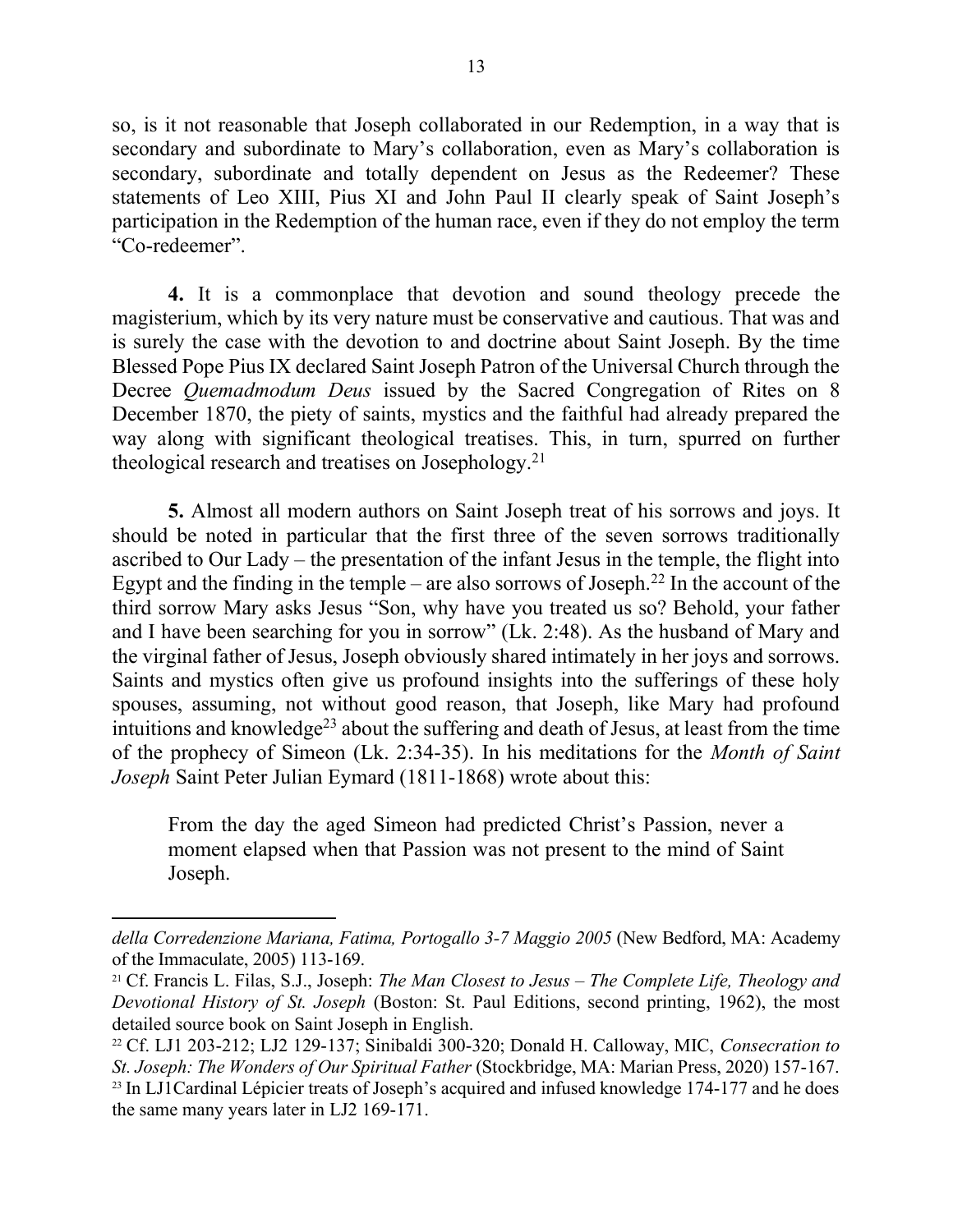The Scriptures showed it to him in figure, while Jesus spoke to him of it continually. For Jesus loved His father too much to deprive him of the grace of suffering the Passion with Him and of sharing beforehand in its merits. …

 To draw Saint Joseph into intimate union with Himself and grant him the merit of the whole Passion, our Lord had to show it to him in all its details and with all its bitterness …

 Further, Saint Joseph foresaw Mary's tears and misery. He would have desired to stay by her side, and he must have begged Jesus to be allowed to remain on earth that he might climb Calvary and sustain Mary. Poor Saint Joseph! He had to submit to death and leave behind him Jesus and Mary: Jesus to be crucified and abandoned by His people; Mary to suffer alone, unassisted. How his love for them was crucified!

 All this is very true. It was only right that Saint Joseph should not be deprived of suffering, a grace granted to all the saints. He was to have a fuller chalice of pain than all the rest because our Lord loved him more than all of them except Mary. Our Lord owed it to the love He bore Saint Joseph.<sup>24</sup>

This beautiful text of Saint Peter Julian Eymard assumes that Joseph was aware of the Passion of Jesus in advance, as we also find in the works of many authors and theologians throughout the centuries. Thus, the sorrows of Saint Joseph, the living of Mary's sorrows in union with her and the desire to be united with Jesus in his Passion would have constituted the basis for which Saint Joseph could be considered a Coredeemer with Christ, but to a lesser extent than Mary who participated directly in the Passion of Christ.

6. In fact, the Servite Cardinal Alexis Henry Lépicier, O.S.M. (1863-1936) argued at length in his two major works on Josephology, the Latin treatise of 1907 and the more popularized French volume in 1932, that Saint Joseph can rightly be described as a co-redeemer with Christ.<sup>25</sup> As far as I have been able to determine, he was the first theologian of note to do so. Not only was he a notable theologian, but he also served in important posts for the Holy See, in his own order and in the Roman Curia.<sup>26</sup> He was

<sup>&</sup>lt;sup>24</sup> Saint Peter Julian Eymard, Month of St. Joseph (NY: Eymard League, 1948) 82-85.

<sup>&</sup>lt;sup>25</sup> It should also be noted that he argued that Saint Joseph may rightly be called *Coredemptor* in his Latin volume of 1908, which was dedicated to Pope Saint Pius X, then gloriously reigning. Cf. LJ1:208-209.

<sup>&</sup>lt;sup>26</sup> Angelo M. Tentori, O.S.M., "Mary Coredemptress in the Writings of Cardinal Alexis Henry Mary Lépicier, O.S.M." in Mary at the Foot of the Cross – II: Acts of the Second International Symposium on Marian Coredemption (New Bedford, MA: Academy of the Immaculate, 2002) 361-379.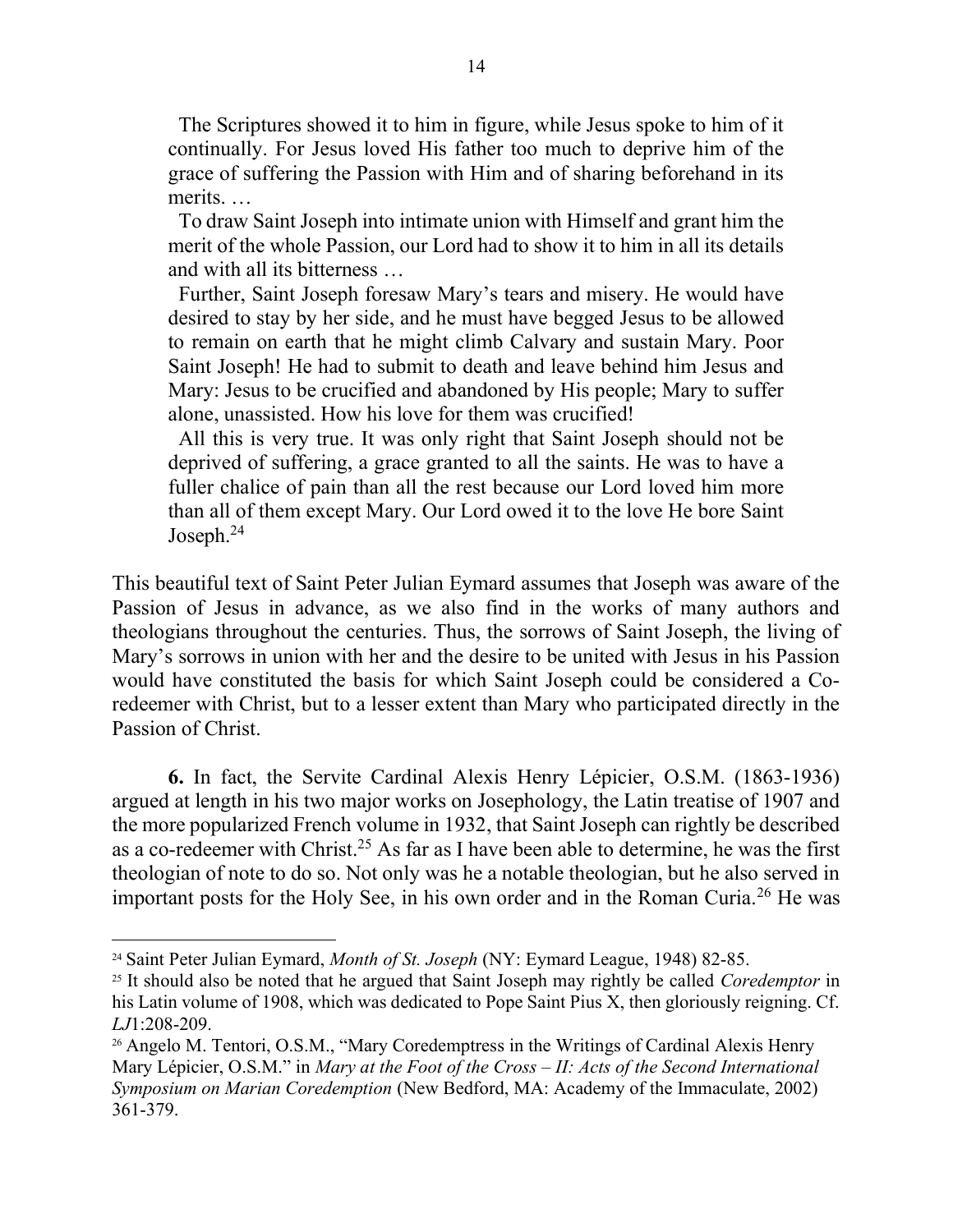ordained in 1885 and already in 1894 "he was appointed to the Chair of Mariology [at the Pontifical Academy Propaganda Fide], the first erected in the Catholic world."<sup>27</sup>

In 1901 he began the series of his theological, scriptural, philosophical, ascetical, Marian and literary publications. He started with the treatise De Beatissima Maria Matre Dei, which was rightfully deemed the most beautiful theological work put out on Our Lady up to that time and which has had many editions.<sup>28</sup>

Let us consider now some of Lépicier's interconnected arguments. He begins by speaking of the sorrows of Saint Joseph:

It is by these immense sorrows, so patiently borne, that the holy Patriarch merited for himself the glorious title of Co-redeemer, in the sense in which we call Mary herself Coredemptrix, even though in a lesser degree.

 In order to understand this point well, one must keep before one's eyes not only the greatness of these sufferings of Saint Joseph, but above all their reason, or as one says in theological language their formal object or ultimate cause.

 The greatness of the sorrows of Saint Joseph can be measured by two causes: the material cause and the efficient cause. The material cause was the very soul of the holy Patriarch, which, by reason of the perfection that it possessed, a perfection enhanced by the absence of all actual  $\sin^{29}$ functioned like the soul of his holy Spouse, which was of such an exceptional sensibility that suffering and sadness, like other movements of the sensible appetite, called "animal" passions, were imprinted very easily and very profoundly in her.

 But above all it is the final cause or reason for which Joseph suffered, which confers on his sufferings their nobility and efficacy. As in the case of his holy Spouse, Saint Joseph did not suffer for himself, never having committed any sin; his sufferings were entirely for the salvation of the world; and it is precisely this consideration that confers on him the beautiful title of Co-redeemer, which we claim for him. …

<sup>27</sup> Tentori 361.

<sup>&</sup>lt;sup>28</sup> Tentori 362. The fifth edition of *De Beatissimae Mariae* published in 1926 indicates that it is notabiliter aucta.

<sup>&</sup>lt;sup>29</sup> Lépicier held that Saint Joseph was freed from original sin at the time of his circumcision to which he responded with all the ardor of which he was then capable and was subsequently confirmed in impeccability LJ1 140-161, LJ2 146-160. Garrigou-Lagrange speaks of Joseph being confirmed in grace by the time of his marriage to Our Lady because of his mission 280.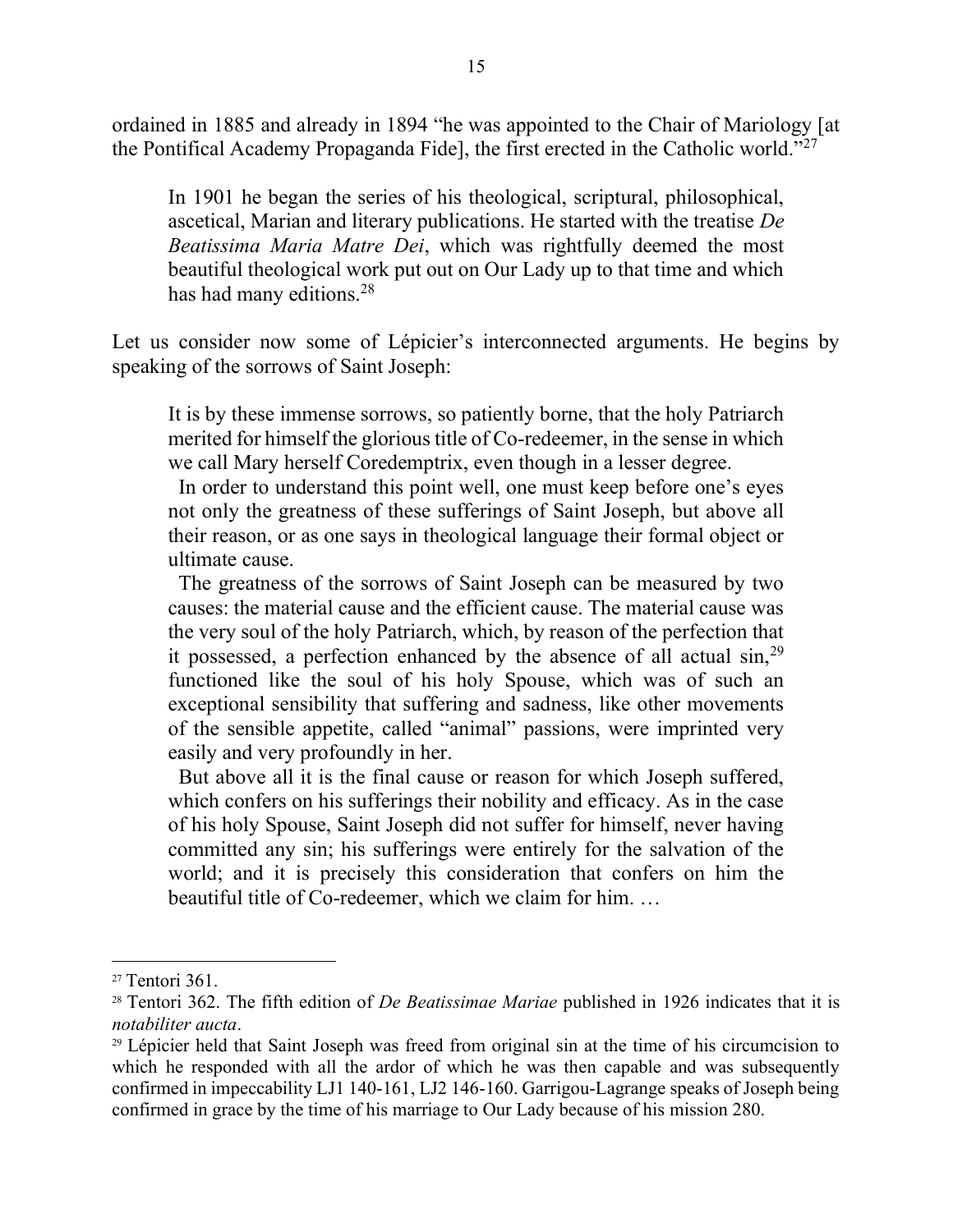[After giving the examples of the sorrows of Saint Joseph he continues] Saint Joseph never ceased cooperating in the most efficacious way, in union with his Spouse, in the salvation of the human race: in these circumstances he well merited to be called our Co-redeemer.

 Moreover, a Catholic would never mistake the sense in which this title should be understood. He knows perfectly well that we have only one Redeemer, who has paid the total price of our salvation and has paid it with superabundant merits. But because our divine Savior did not disdain to associate with himself rational creatures according to the words of Saint Paul: "Now I rejoice in my sufferings for your sake, and in my flesh I complete what is lacking in Christ's afflictions for the sake of his body, that is, the church" (Col. 1:24), one can justly give the name of coredeemer to those especially who have cooperated under Christ and with Christ for the salvation of the human race.

 Moreover, in the order of ideas the very first place belongs to Mary Immaculate, who offered the divine Victim of Calvary in a more fully and perfect way than any other creature, suffered for Jesus and with Jesus, without thinking in any way of benefitting herself, for the forgiveness of the sins committed by the human race. After Mary it is to Saint Joseph that belongs that glorious title for having nourished and watched over the same Victim in view of the sacrifice of the Cross by having offered Him, in anticipation in the Temple, as one who rightly belonged to him, and for having endured these sorrows of which the satisfactory merit has gone entirely to the profit of the human race purchased by the blood of Jesus Christ.<sup>30</sup>

Cardinal Lépicier's position on Saint Joseph's active collaboration in the work of Redemption, namely his role as Co-redeemer, was subsequently upheld by other authors.<sup>31</sup> The most sustained and carefully argued treatment of this topic was done by the late Opus Dei numerary, Don Joachín Ferrer Arellano in his book San José Nuestro Padre y Señor: La Trinidad de la Tierra – Teología y Espiritualidad Josefina<sup>32</sup> and in his lengthy essay, "St. Joseph and Soteriology: The Singular Participation of the Virgin Father, St. Joseph, with the Immaculate Coredemptrix in the Work of Our

<sup>&</sup>lt;sup>30</sup> *LJ*2 209-211 (my trans.); Cf. also *LJ*1 207-209.

<sup>&</sup>lt;sup>31</sup> Cf. Llamera 126-143; Davis 260-267.

<sup>32</sup> (Madrid: Arca de la Alianza, 2007). Chapter five is entitled "Cooperación de San José a la Redención Objetiva, Desde Los Primeros Misterios de la Salvación hasta el Sacrificio del Calvario" 131-180.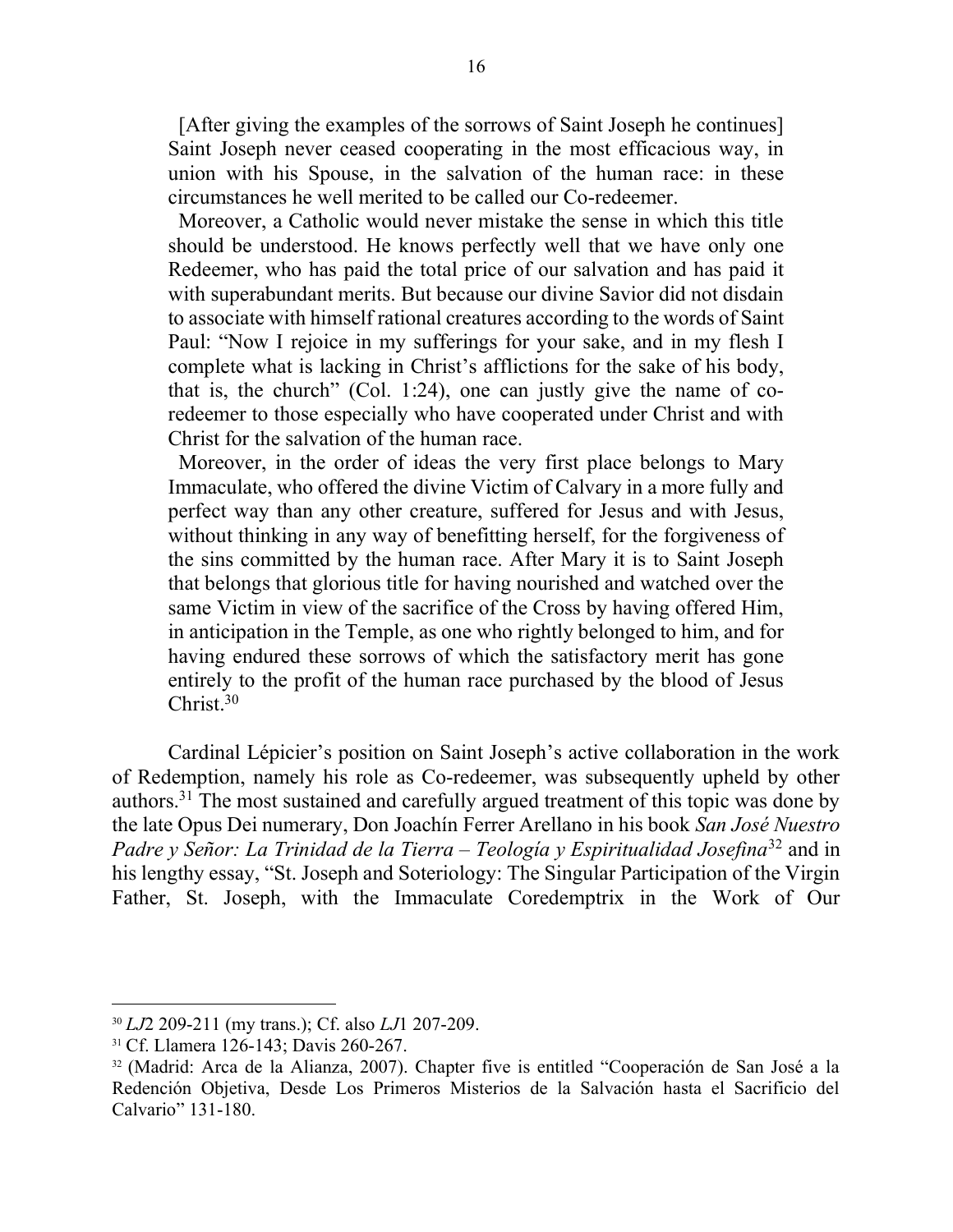Redemption".<sup>33</sup> In these works he follows the indications of Saint Josemaría Escrivá de Balaguer (1902-1975), the founder of Opus Dei, who was a friend of Joachín Ferrer Arellano and who always invoked Saint Joseph as "Father and Lord" [Padre y Señor]. It would require much more space to analyze his work, but it should be noted that both the Spanish work and the English essay received the Imprimatur.

 I wish to make a further comment here. There has been much controversy in the Catholic theological world about Marian Coredemption and much bias against it even though many excellent studies have been produced in the course of the past twenty-five years. I have been a part of the effort to promote a positive understanding of Our Lady's role as Coredemptrix, Mediatrix and Advocate. It is obvious that there is opposition at very high levels in the Church and it would seem obvious that the claim that Saint Joseph, too, is a Co-redeemer on a level below Mary could be considered a "slam dunk". I would simply point out here that Cardinal Lépicier began writing about Saint Joseph as a Co-redeemer a good fifty years before Sister Neuzil reported this statement and that she had no higher education in theology. The Bishops' statement that "Saint Joseph was a Co-redeemer with Christ must be seen as an error" is erroneous itself and betrays a profound ignorance of Josephology in the papal magisterium and in theology as it has developed in the course of the last 150 years.

7. In their fourth numbered statement the Bishops declare "Looking at the nature and quality of the experiences themselves, we find that they are more to be described as subjective inner religious experiences rather than objective external visions and revelations." In their fifth numbered statement they state again

we find that her experiences were of a type where her own imagination and intellect were involved in the formation of the events. It seems that these were authentically graced moments, even perhaps of a spiritual quality beyond what most people experience, but subjective ones in which her own imagination and intellect were constitutively engaged, putting form to inner spiritual movements. However, we do not find evidence that these were objective visions and revelations of the type seen at Guadalupe, Fatima, and Lourdes.

The Bishops do not tell us the criteria on which they have based their judgment. I find what they state here very vague. In the case of any vision *quidquid recipitur ad modum* recipientis recipitur; whatever is received is necessarily received according to the capacity of the receiver. It is difficult for me to grasp how the imagination and intellect

 $33$  In Mary at the Foot of the Cross – VII: Coredemptrix, Therefore Mediatrix of All Graces. Acts of the Seventh International Symposium on Marian Coredemption (New Bedford, MA: Academy of the Immaculate, 2008) 167-249.